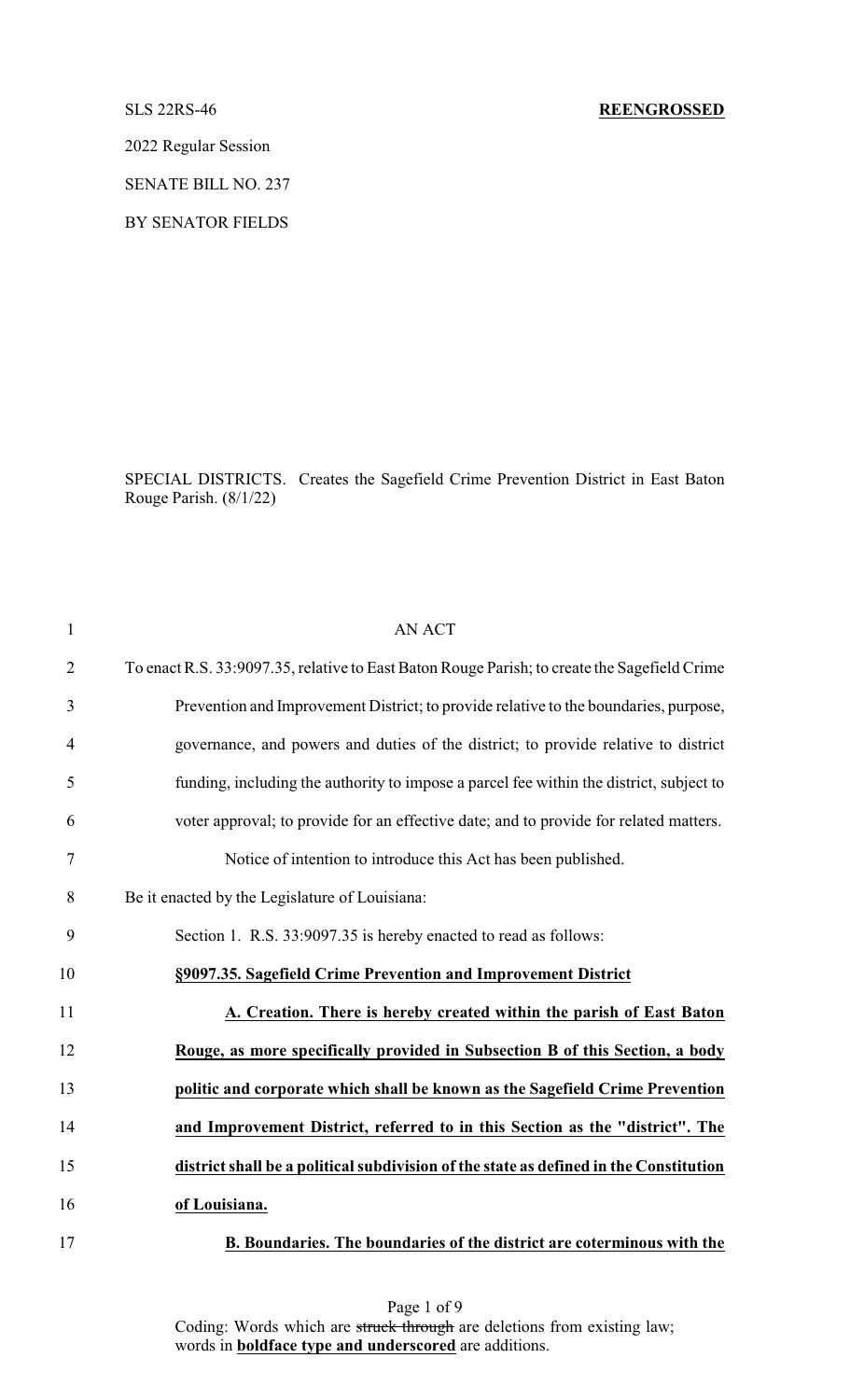| $\mathbf{1}$   | boundaries of the Sagefield Subdivision as established in the official subdivision   |
|----------------|--------------------------------------------------------------------------------------|
| $\overline{2}$ | plat filed with the clerk of court for East Baton Rouge Parish.                      |
| 3              | C. Purpose. The purpose of the district is to aid in crime prevention and            |
| $\overline{4}$ | to add to the security of the district residents by providing for an increase in the |
| 5              | presence of law enforcement personnel in the district and to add to the overall      |
| 6              | betterment of the district by providing for beautification and other                 |
| $\tau$         | improvements within the district.                                                    |
| 8              | D. Governance. (1) The district shall be governed by a seven-member                  |
| 9              | board of commissioners, referred to in this Section as the "board". The board        |
| 10             | shall be composed as follows:                                                        |
| 11             | (a) The president of the Sagefield Homeowners Association.                           |
| 12             | (b) The board of directors of the Sagefield Homeowners Association shall             |
| 13             | appoint one member.                                                                  |
| 14             | (c) The member of the Louisiana House of Representatives whose district              |
| 15             | encompasses all or the greater portion of the area of the district shall appoint     |
| 16             | one member.                                                                          |
| 17             | (d) The member of the Louisiana Senate whose district encompasses all                |
| 18             | or the greater portion of the area of the district shall appoint one member.         |
| 19             | (e) The member of the governing authority of the city of Baton Rouge,                |
| 20             | parish of East Baton Rouge whose district encompasses all or the greater             |
| 21             | portion of the area of the district shall appoint one member.                        |
| 22             | The assessor for the parish of East Baton Rouge shall appoint one                    |
| 23             | member.                                                                              |
| 24             | (g) The mayor-president for the city of Baton Rouge, parish of East                  |
| 25             | <b>Baton Rouge, shall appoint one member.</b>                                        |
| 26             | (2) All members of the board shall be residents and qualified voters                 |
| 27             | within the district.                                                                 |
| 28             | $(3)(a)$ Members appointed pursuant to Subparagraphs $(1)(b)$ through $(g)$          |
| 29             | of this Subsection shall serve three-year terms after initial terms as provided in   |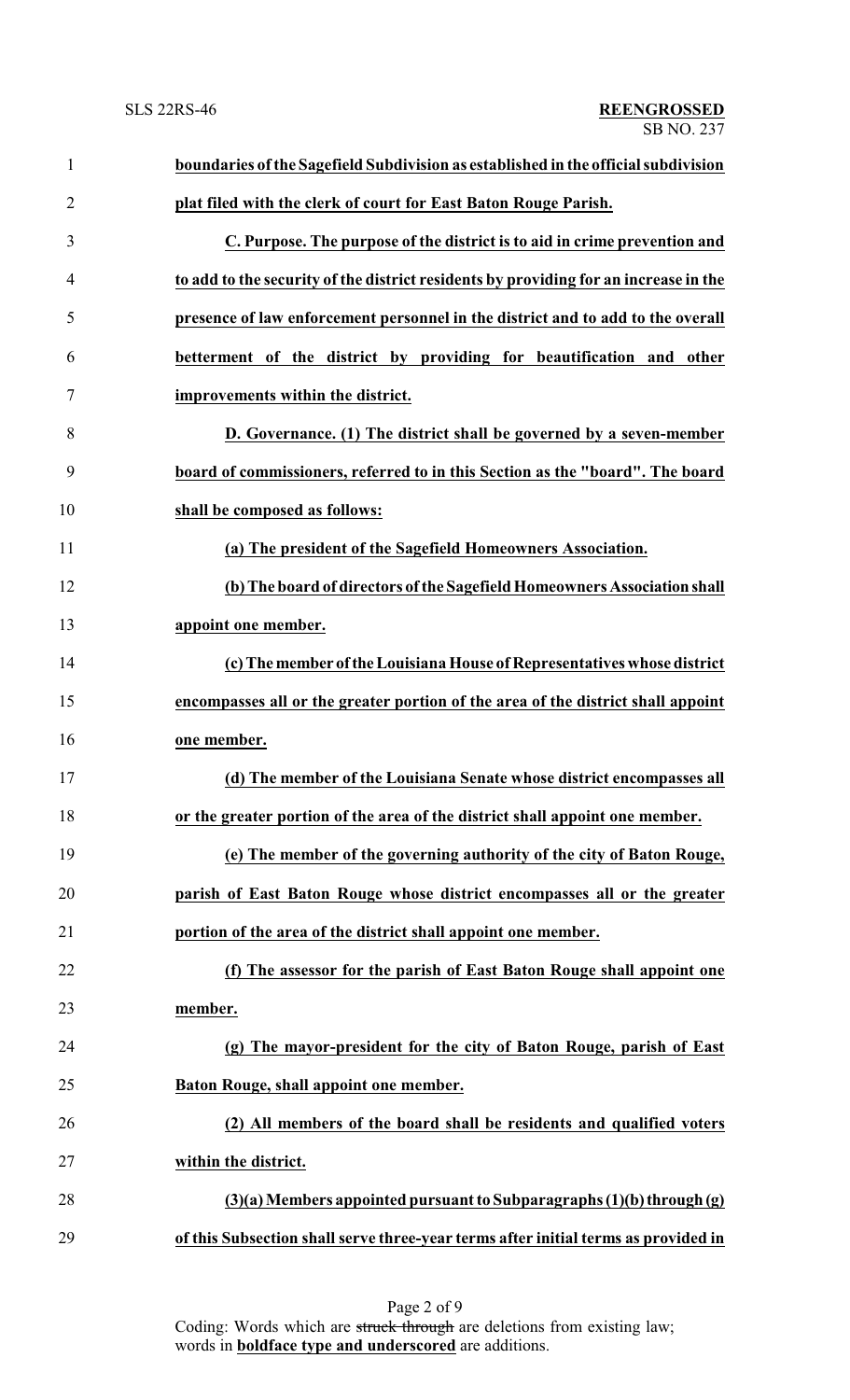| $\mathbf{1}$   | Subparagraph (b) of this Paragraph. Vacancies resulting from the expiration        |
|----------------|------------------------------------------------------------------------------------|
| $\overline{2}$ | of a term or any other reason shall be filled in the manner of the original        |
| 3              | appointment. Members shall be eligible for reappointment.                          |
| 4              | (b) Two members shall serve an initial term of one year; two shall serve           |
| 5              | two years; and two shall serve three years as determined by lot at the first       |
| 6              | meeting of the board.                                                              |
| 7              | (c) The member serving pursuant to Subparagraph $(1)(a)$ of this                   |
| 8              | Subsection shall serve during his term of office.                                  |
| 9              | (3) The board shall elect from its members a chairman, a vice chairman,            |
| 10             | a secretary, a treasurer, and such other officers as it deems necessary. The       |
| 11             | duties of the officers shall be fixed by the bylaws adopted by the board.          |
| 12             | (4) The secretary of the board shall maintain the minute books and                 |
| 13             | archives of the district. The monies, funds, and accounts of the district shall be |
| 14             | in the official custody of the board.                                              |
| 15             | (5) The board shall adopt such bylaws as it deems necessary or advisable           |
| 16             | for conducting its business affairs. Rules and regulations of the board relative   |
| 17             | to the notice and conduct of meetings shall conform to applicable law, including,  |
| 18             | if applicable, the Open Meetings Law. The board shall hold regular meetings        |
| 19             | as provided for in the bylaws and may hold special meetings at times and places    |
| 20             | within the district as prescribed in the bylaws.                                   |
| 21             | (6) A majority of the members of the board shall constitute a quorum for           |
| 22             | the transaction of business. The board shall keep minutes of all meetings and      |
| 23             | shall make them available through the secretary of the board.                      |
| 24             | (7) The members of the board shall serve without compensation but shall            |
| 25             | be reimbursed for their reasonable out-of-pocket expenses directly related to      |
| 26             | the governance of the district.                                                    |
| 27             | E. Powers and duties. The district, acting through its board, shall have           |
| 28             | the following powers and duties:                                                   |
| 29             | (1) To sue and be sued.                                                            |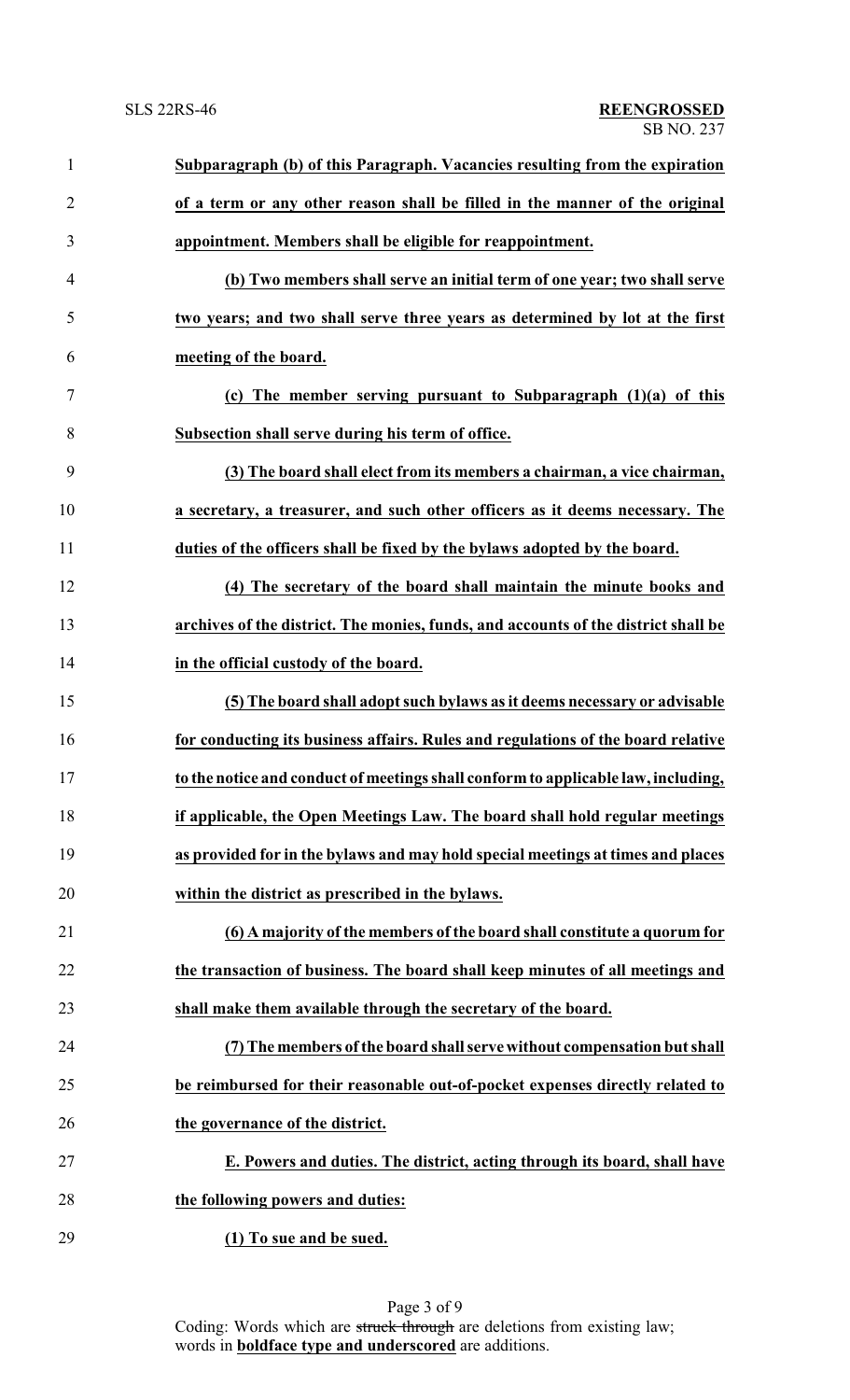| $\mathbf{1}$   | (2) To adopt, use, and alter at will a corporate seal.                            |
|----------------|-----------------------------------------------------------------------------------|
| $\overline{2}$ | (3) To receive and expend funds collected pursuant to Subsection F of             |
| 3              | this Section and in accordance with a budget adopted as provided by Subsection    |
| 4              | H of this Section.                                                                |
| 5              | (4) To enter into contracts with individuals or entities, private or public,      |
| 6              | for the provision of security patrols, improvement, or other programs in the      |
| 7              | district.                                                                         |
| 8              | (5) To provide or enhance security patrols in the district; to provide for        |
| 9              | improved lighting, signage, or matters relating to the security of the district;  |
| 10             | and to provide for improvements in the district; and to provide generally for the |
| 11             | overall betterment of the district.                                               |
| 12             | (6) To purchase, lease, rent, or otherwise acquire items, supplies, and           |
| 13             | services necessary or deemed appropriate for achieving any purpose of the         |
| 14             | district.                                                                         |
| 15             | (7) To accept private grants and donations.                                       |
| 16             | (8) To procure and maintain liability insurance against any personal or           |
| 17             | legal liability of a board member that may be asserted or incurred based upon     |
| 18             | service as a member of the board or that may arise as a result of actions taken   |
| 19             | within the scope and discharge of duties as a member of the board.                |
| 20             | F. Parcel fee. The district may impose and collect a parcel fee within the        |
| 21             | district subject to and in accordance with the provisions of this Subsection.     |
| 22             | (1) The fee shall be imposed by duly adopted resolution of the board. The         |
| 23             | fee shall be a flat fee not to exceed three hundred dollars per parcel per year.  |
| 24             | (2) The fee shall be imposed on each improved and unimproved parcel               |
| 25             | located within the district. The owner of the parcel shall be responsible for     |
| 26             | payment of the fee.                                                               |
| 27             | (3) For purposes of this Section, "parcel" means a lot, a subdivided              |
| 28             | portion of ground, an individual tract, or a "condominium parcel" as defined      |
| 29             | in R.S. 9:1121.103.                                                               |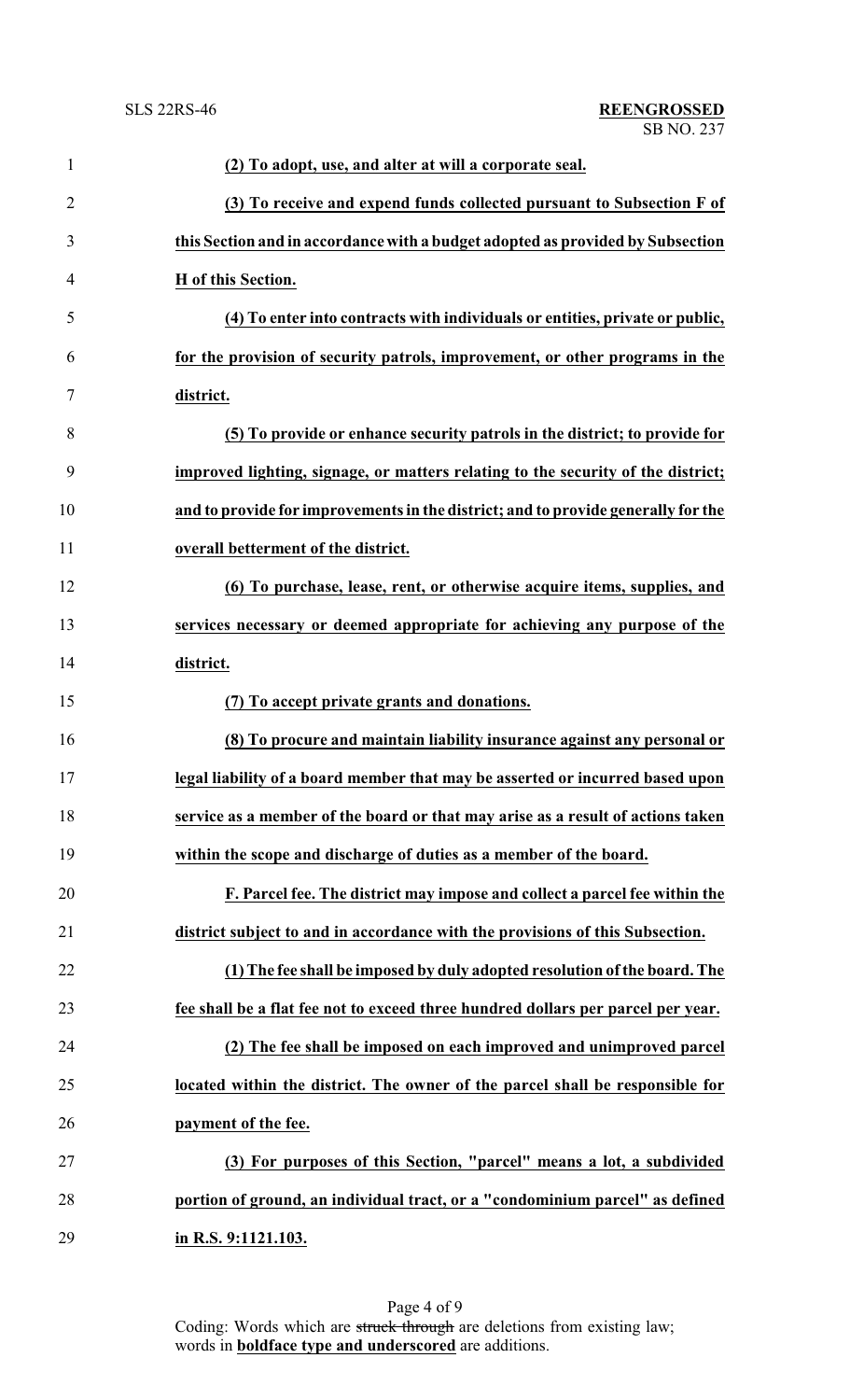| $\mathbf{1}$   | (4) The fee shall be imposed only after its imposition has been approved            |
|----------------|-------------------------------------------------------------------------------------|
| $\overline{2}$ | by a majority of the registered voters of the district voting on the proposition    |
| 3              | at an election held for that purpose in accordance with the Louisiana Election      |
| 4              | Code.                                                                               |
| 5              | (5) The term of the imposition of the fee shall be as provided in the               |
| 6              | proposition authorizing the fee, not to exceed ten years. The fee may be renewed    |
| 7              | if the renewal is approved by the voters in the manner provided in Paragraph        |
| 8              | (4) of this Subsection. If renewed, the term of the imposition of the fee shall be  |
| 9              | as provided in the proposition authorizing such renewal, not to exceed ten years.   |
| 10             | (6) The fee shall be collected at the same time and in the same manner              |
| 11             | as ad valorem taxes are collected for East Baton Rouge Parish. The tax collector    |
| 12             | shall collect and remit to the district all amounts collected not more than sixty   |
| 13             | days after collection; however, the district may enter into an agreement with the   |
| 14             | tax collector to authorize the retention of an annual collection fee, not to exceed |
| 15             | one percent of the amount collected.                                                |
| 16             | (7) Any parcel fee which is unpaid shall be added to the tax rolls of East          |
| 17             | Baton Rouge Parish and shall be enforced with the same authority and subject        |
| 18             | to the same penalties and procedures as unpaid ad valorem taxes.                    |
| 19             | G. Additional contributions. The district may solicit, accept, and expend           |
| 20             | additional voluntary contributions and grants to carry out its purposes.            |
| 21             | H. Budget. (1) The board shall adopt an annual budget in accordance                 |
| 22             | with the Louisiana Local Government Budget Act pursuant to R.S. 39:1301 et          |
| 23             | seq.                                                                                |
| 24             | (2) The district shall be subject to audit by the legislative auditor               |
| 25             | pursuant to R.S. 24:513.                                                            |
| 26             | I. Miscellaneous provisions. (1) It is the purpose and intent of this Section       |
| 27             | that any additional law enforcement personnel and services provided for             |
| 28             | through the fees authorized in this Section shall be supplemental to, and not in    |
| 29             | lieu of, personnel and services to be provided in the district by publicly funded   |

Page 5 of 9 Coding: Words which are struck through are deletions from existing law; words in **boldface type and underscored** are additions.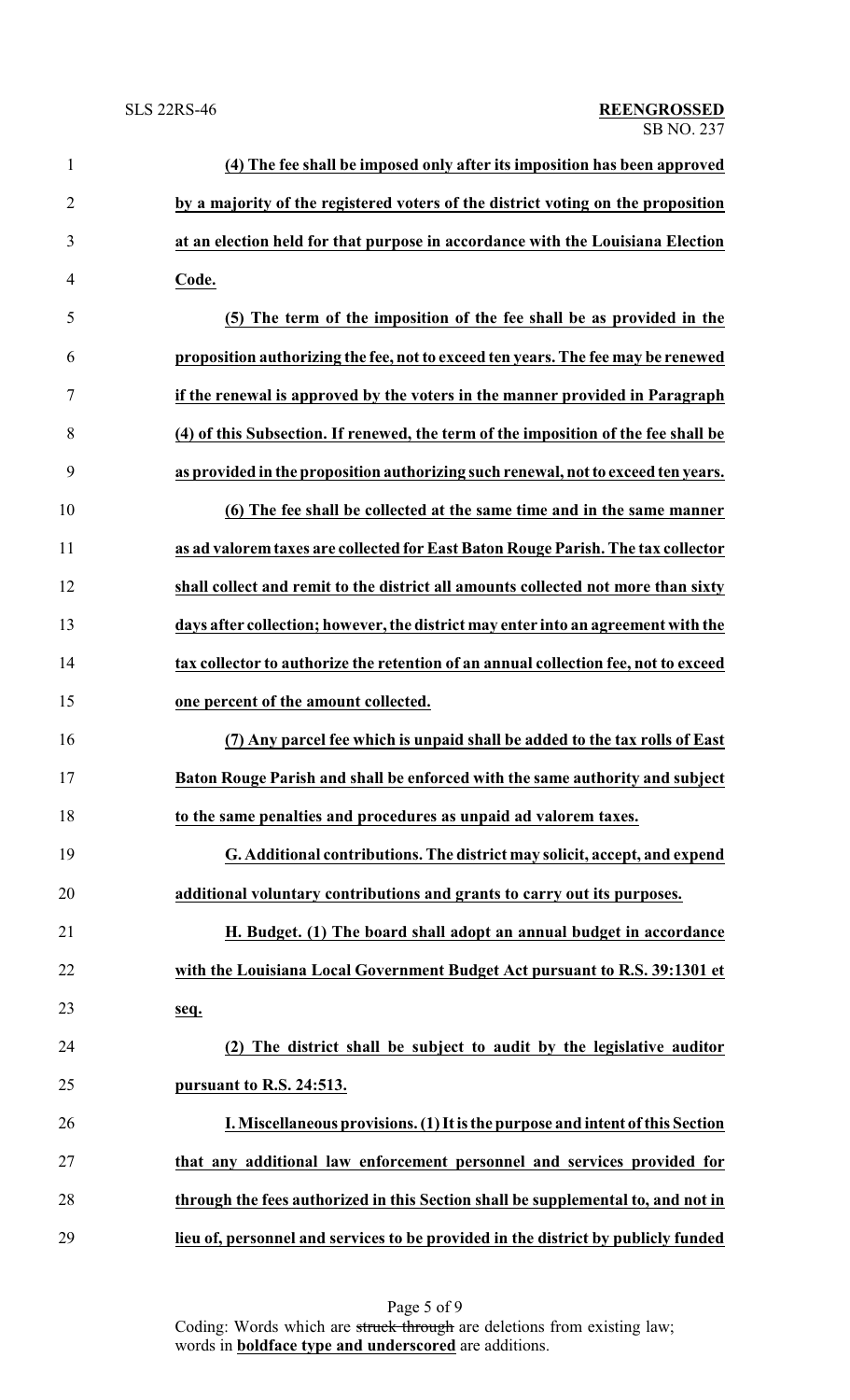| $\mathbf{1}$   | law enforcement agencies.                                                           |
|----------------|-------------------------------------------------------------------------------------|
| $\overline{2}$ | (2) If the district ceases to exist, any funds of the district shall be             |
| 3              | transmitted to the governing authority of the city of Baton Rouge, parish of East   |
| $\overline{4}$ | Baton Rouge, and shall be used for law enforcement purposes in the area which       |
| 5              | comprised the district.                                                             |
| 6              | J. Indemnification and exculpation. (1) The district shall indemnify its            |
| 7              | officers and board members to the fullest extent permitted by R.S. 12:227, as       |
| 8              | fully as if the district were a nonprofit corporation governed thereby, and as      |
| 9              | may be provided in the district's bylaws.                                           |
| 10             | (2) No board member or officer shall be liable to the district or to any            |
| 11             | individual who resides, owns property, visits, or otherwise conducts business in    |
| 12             | the district for monetary damages, for breach of his duties as a board member       |
| 13             | or officer, provided that this provision shall not eliminate or limit the liability |
| 14             | of a board member or officer for any of the following:                              |
| 15             | (a) Acts or omissions not in good faith or which involve intentional                |
| 16             | misconduct or a knowing violation of law.                                           |
| 17             | (b) Any transaction from which he derived an improper personal benefit.             |
| 18             | (3) To the fullest extent permitted by R.S. 9:2792 et seq., including R.S.          |
| 19             | 9:2792.1 through 2792.9, a person serving the district as a board member or         |
| 20             | officer shall not be individually liable for any act or omission arising out of the |
| 21             | performance of his duties.                                                          |
|                |                                                                                     |

The original instrument was prepared by James Benton. The following digest, which does not constitute a part of the legislative instrument, was prepared by Ann S. Brown.

DIGEST SB 237 Reengrossed 2022 Regular Session Fields

Proposed law creates the Sagefield Crime Prevention and Improvement District in East Baton Rouge Parish as a political subdivision of the state for the purpose of aiding in crime prevention and providing for the overall betterment of the district. Provides for the district boundaries to be coterminous with the boundaries of the Sagefield Subdivision. Provides that the district will be governed by a seven-member board of commissioners composed as follows:

(1) The president of the Sagefield Homeowners Association (association).

Page 6 of 9 Coding: Words which are struck through are deletions from existing law; words in **boldface type and underscored** are additions.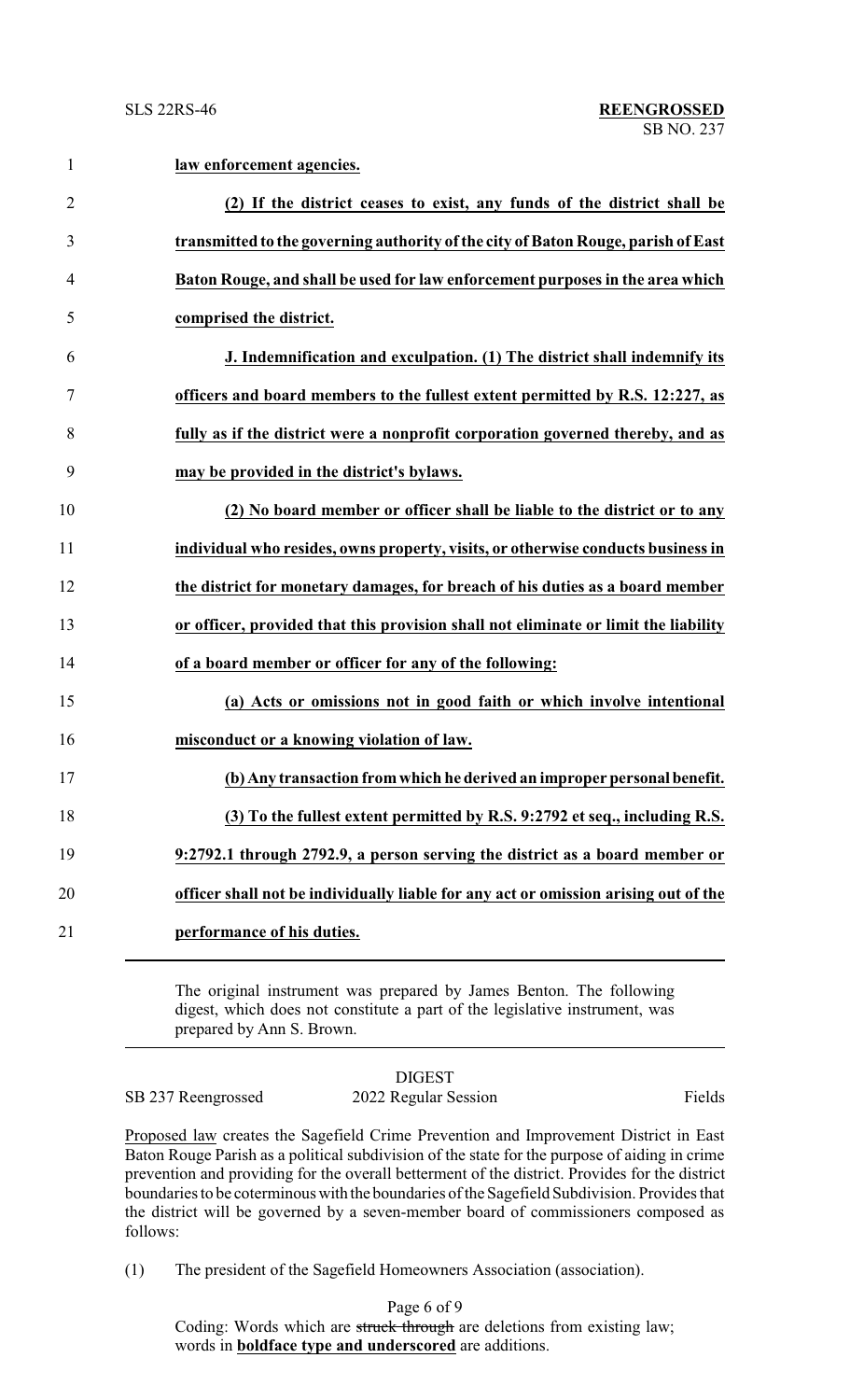- (2) The board of directors of the Sagefield Homeowners Association shall appoint one member.
- (3) One member appointed by the member of the La. House of Representatives whose district encompasses all or the greater portion of the area of the district.
- (4) One member appointed by the member of the La. Senate whose district encompasses all or the greater portion of the area of the district.
- (5) One member appointed by the member of the governing authority of the city of Baton Rouge, parish of East Baton Rouge whose district encompasses all or the greater portion of the area of the district.
- (6) One member appointed by the assessor for East Baton Rouge Parish.
- (7) The mayor-president for the city of Baton Rouge, parish of East Baton Rouge, shall appoint one member.

Proposed law provides that all members of the board shall be residents and qualified voters within the district.

Proposed law provides that vacancies resulting from the expiration of a term or any other reason shall be filled in the manner of the original appointment and that members shall be eligible for reappointment.

Proposed law provides for the district's powers and duties including the following:

- (1) To sue and be sued.
- (2) To adopt, use, and alter at will a corporate seal.
- (3) To receive and expend funds from an authorized parcel fee and in accordance with an adopted budget.
- (4) To enter into contracts with individuals or entities, private or public.
- (5) To provide or enhance security patrols in the district and to provide for improved lighting, signage, or matters relating to the security of the district.
- (6) To purchase, lease, rent, or otherwise acquire items, supplies, and services necessary to achieve any purpose of the district.
- (7) To accept private grants and donations.
- (8) To procure and maintain liability insurance against any personal or legal liability of a board member.

Proposed law authorizes the district, subject to voter approval, to impose and collect a parcel fee on each improved and unimproved parcel within the district. Provides that the amount of the fee will be in a duly adopted resolution of the board and will not exceed \$300 per year.

Proposed law provides that the term of the fee expires at the time provided in the proposition authorizing the fee, not to exceed 10 years, but authorizes renewal of the fee for a term not to exceed 10 years, also subject to voter approval. Defines "parcel" as a lot, a subdivided portion of ground, an individual tract, or a "condominium parcel" as defined in present law.

Proposed law provides that the fee will be collected in the same manner and at the same time as ad valorem taxes and that any unpaid fee will be added to the parish tax rolls and enforced

## Page 7 of 9

Coding: Words which are struck through are deletions from existing law; words in **boldface type and underscored** are additions.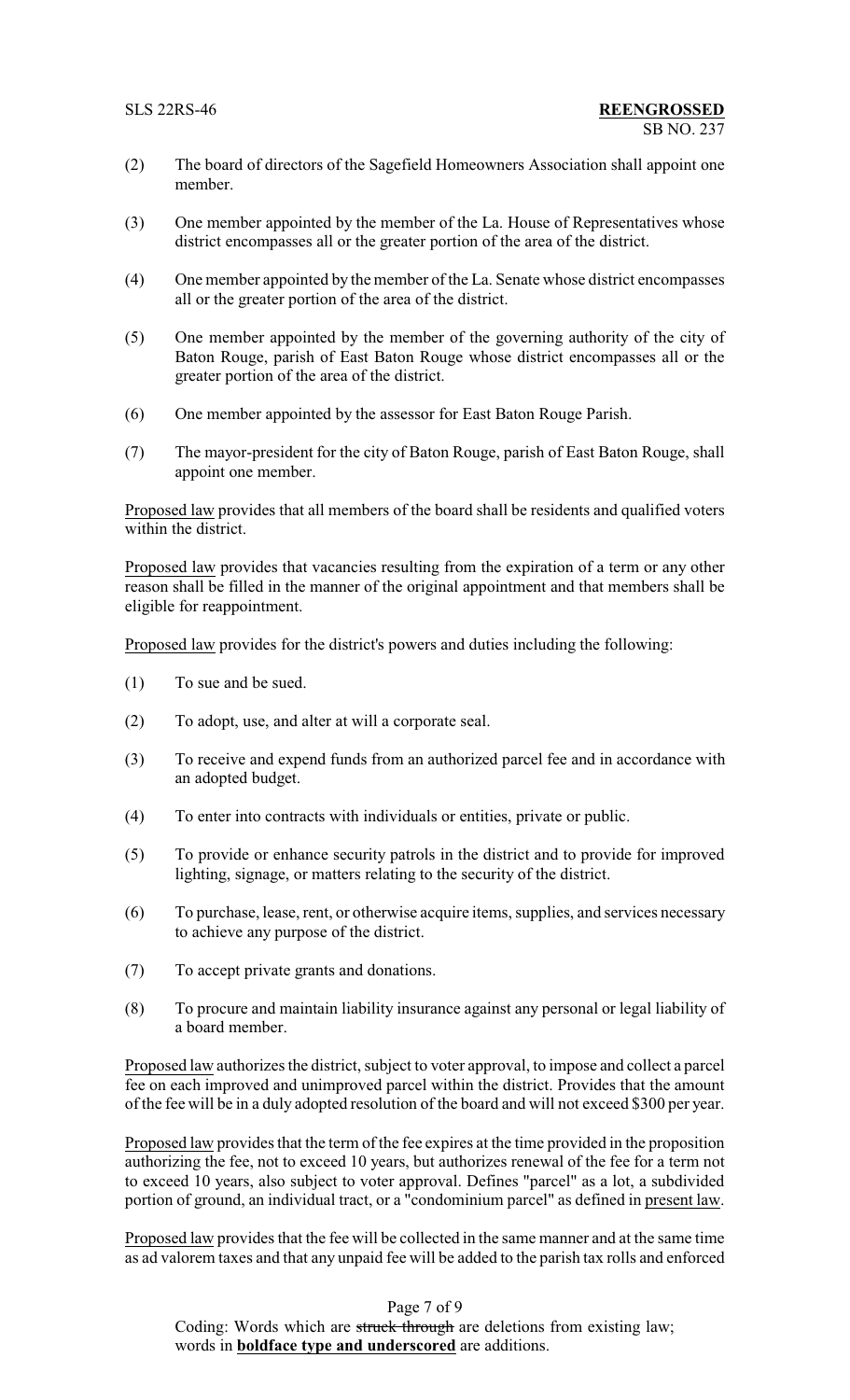with the same authority and subject to the same penalties and procedures as unpaid ad valorem taxes. Requires the tax collector to remit to the district all amounts collected not more than 60 days after collection, and authorizes the district to enter into an agreement with the tax collector to authorize the retention of a collection fee, not to exceed 1% of the amount collected.

Proposed law requires the district's board to adopt an annual budget in accordance with the La. Local Government Budget Act and provides that the district will be subject to audit by the legislative auditor.

Proposed law provides that it is the purpose and intent of proposed law that the additional law enforcement personnel and their services provided for through the fees authorized by proposed law will be supplemental to, and not in lieu of, personnel and services provided in the district by publicly funded law enforcement agencies.

Proposed law provides that if the district ceases to exist, all district funds will be transmitted to the city-parish to be used for law enforcement purposes in the area which comprised the district.

Effective August 1, 2022.

(Adds R.S. 33:9097.35)

Summary of Amendments Adopted by Senate

Committee Amendments Proposed by Senate Committee on Local and Municipal Affairs to the original bill

- 1. Make changes to the districts boundaries.
- 2. Make changes to the appointing authority of the board of commissioners for the district.

Summary of Amendments Adopted by Senate

Senate Floor Amendments to engrossed bill

- 1. Makes the district boundaries coterminous with the boundaries of the Sagefield Subdivision.
- 2. Removes "including the construction of a neighborhood playground" as a purpose of the district.
- 3. Corrects the name of the Sagefield Homeowner Association and reduces its appointment from two to one for membership on the Sagefield Crime Prevention District.
- 4. Adds an appointment by the mayor-president for the city of Baton Rouge, parish of EBR to the Sagefield Crime Prevention District.
- 5. Provides that commission members shall be residents and qualified voters within the district.
- 6. Provides for the filling of vacancies on the district board of commissioners.